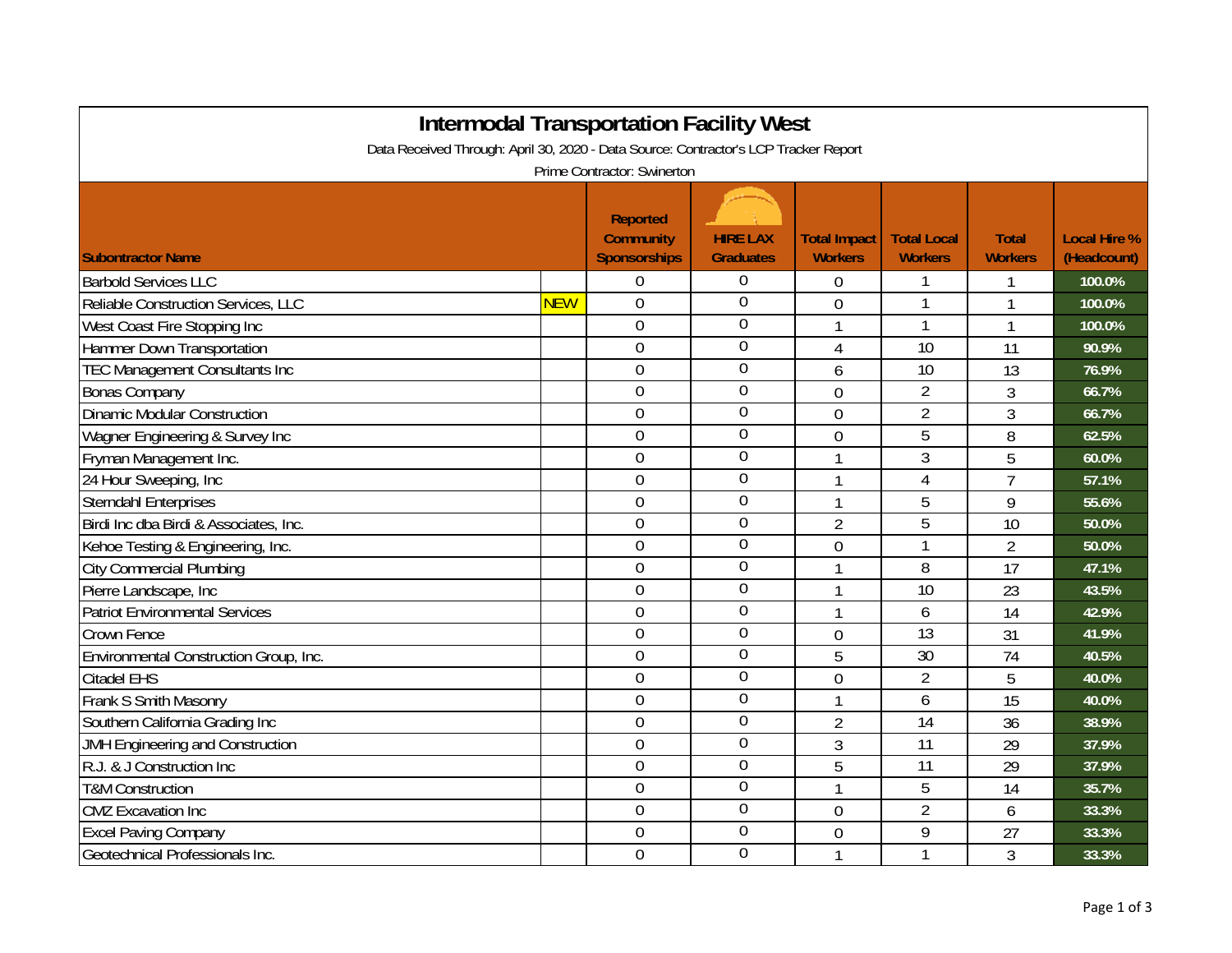| <b>Intermodal Transportation Facility West</b><br>Data Received Through: April 30, 2020 - Data Source: Contractor's LCP Tracker Report |            |                                                            |                                     |                                       |                                      |                                |                                    |  |  |
|----------------------------------------------------------------------------------------------------------------------------------------|------------|------------------------------------------------------------|-------------------------------------|---------------------------------------|--------------------------------------|--------------------------------|------------------------------------|--|--|
| Prime Contractor: Swinerton                                                                                                            |            |                                                            |                                     |                                       |                                      |                                |                                    |  |  |
| <b>Subontractor Name</b>                                                                                                               |            | <b>Reported</b><br><b>Community</b><br><b>Sponsorships</b> | <b>HIRE LAX</b><br><b>Graduates</b> | <b>Total Impact</b><br><b>Workers</b> | <b>Total Local</b><br><b>Workers</b> | <b>Total</b><br><b>Workers</b> | <b>Local Hire %</b><br>(Headcount) |  |  |
| Hixson Backhoe Services, Inc.                                                                                                          |            | $\boldsymbol{0}$                                           | 0                                   | 0                                     | 1                                    | 3                              | 33.3%                              |  |  |
| Psomas                                                                                                                                 |            | $\overline{0}$                                             | $\mathbf 0$                         | $\overline{0}$                        | $\overline{4}$                       | 12                             | 33.3%                              |  |  |
| <b>Taft Electric Company</b>                                                                                                           |            | $\overline{0}$                                             | $\overline{0}$                      | 5                                     | $\overline{22}$                      | 67                             | 32.8%                              |  |  |
| <b>Morrow Meadows Corporation</b>                                                                                                      |            | $\mathbf 0$                                                | $\overline{0}$                      | 4                                     | $\overline{32}$                      | 98                             | 32.7%                              |  |  |
| Sign Industries, Inc.                                                                                                                  |            | $\mathbf 0$                                                | $\overline{0}$                      | $\overline{0}$                        | $\overline{2}$                       | $\overline{7}$                 | 28.6%                              |  |  |
| <b>Swinerton Builders</b>                                                                                                              |            | $\mathfrak{Z}$                                             | $\overline{3}$                      | 9                                     | $\overline{39}$                      | 146                            | 26.7%                              |  |  |
| <b>Hubcity Trucking LLC</b>                                                                                                            |            | $\mathbf 0$                                                | $\overline{0}$                      | $\overline{0}$                        | $\mathbf{1}$                         | $\overline{4}$                 | 25.0%                              |  |  |
| Pacific Steel Group                                                                                                                    |            | $\mathbf 0$                                                | $\overline{0}$                      | $\mathfrak{Z}$                        | $\overline{30}$                      | 121                            | 24.8%                              |  |  |
| The JV Land Clearing                                                                                                                   |            | $\mathbf 0$                                                | $\overline{0}$                      | $\overline{0}$                        | 3                                    | 13                             | 23.1%                              |  |  |
| Connor Concrete Cutting & Coring                                                                                                       |            | $\overline{0}$                                             | $\mathbf 0$                         | 1                                     | $\overline{2}$                       | 9                              | 22.2%                              |  |  |
| Moran Consulting Corporation                                                                                                           |            | $\overline{0}$                                             | $\overline{0}$                      | $\overline{0}$                        | $\overline{2}$                       | 9                              | 22.2%                              |  |  |
| <b>Bali Construction</b>                                                                                                               |            | $\overline{0}$                                             | $\overline{0}$                      | $\overline{0}$                        | $\overline{12}$                      | $\overline{56}$                | 21.4%                              |  |  |
| All American Asphalt                                                                                                                   |            | $\mathbf 0$                                                | $\boldsymbol{0}$                    | 1                                     | $\overline{4}$                       | 19                             | 21.1%                              |  |  |
| Murray Company                                                                                                                         |            | $\mathbf 0$                                                | $\mathbf 0$                         | 1                                     | 15                                   | 73                             | 20.5%                              |  |  |
| Mike Zarp, Inc.                                                                                                                        |            | $\mathbf 0$                                                | $\boldsymbol{0}$                    | $\mathbf{1}$                          | $\overline{4}$                       | 20                             | 20.0%                              |  |  |
| Shambaugh & Son, LP                                                                                                                    | <b>NEW</b> | $\mathbf 0$                                                | $\overline{0}$                      | $\overline{0}$                        | 1                                    | 5                              | 20.0%                              |  |  |
| Gonsalves & Santucci Inc dba Conco Pumping                                                                                             |            | $\mathbf 0$                                                | $\overline{0}$                      | 1                                     | 4                                    | 21                             | 19.0%                              |  |  |
| Traffic Management, Inc.                                                                                                               |            | $\boldsymbol{0}$                                           | $\overline{0}$                      | $\overline{0}$                        | 4                                    | 21                             | 19.0%                              |  |  |
| Best Contracting Services, Inc.                                                                                                        |            | $\mathbf 0$                                                | $\boldsymbol{0}$                    | $\overline{0}$                        | $\mathbf{1}$                         | 6                              | 16.7%                              |  |  |
| Pavement Recycling Systems, Inc                                                                                                        |            | $\mathbf 0$                                                | $\overline{0}$                      | $\overline{0}$                        | $\mathbf{1}$                         | $\overline{7}$                 | 14.3%                              |  |  |
| Marne Construction, Inc.                                                                                                               |            | $\mathbf 0$                                                | $\overline{0}$                      | $\overline{0}$                        | 10                                   | 78                             | 12.8%                              |  |  |
| <b>Maxim Crane Works</b>                                                                                                               |            | $\overline{0}$                                             | $\overline{0}$                      | $\overline{0}$                        | $\mathbf{1}$                         | 13                             | 7.7%                               |  |  |
| C Below Inc                                                                                                                            |            | $\boldsymbol{0}$                                           | $\mathbf 0$                         | 1                                     | $\mathbf{1}$                         | 27                             | 3.7%                               |  |  |
| 2R Drilling, Inc.                                                                                                                      |            | $\overline{0}$                                             | $\overline{0}$                      | $\overline{0}$                        | $\boldsymbol{0}$                     | $\overline{2}$                 | 0.0%                               |  |  |
| Accurate Line Locating, Inc.                                                                                                           |            | $\mathbf 0$                                                | $\overline{0}$                      | $\overline{0}$                        | $\boldsymbol{0}$                     | $\overline{2}$                 | 0.0%                               |  |  |
| Advanced Trucking Services, Inc.                                                                                                       | <b>NEW</b> | $\mathbf 0$                                                | $\overline{0}$                      | $\overline{0}$                        | $\mathbf 0$                          | $\overline{2}$                 | 0.0%                               |  |  |
| Cardno, Inc.                                                                                                                           |            | $\mathbf 0$                                                | $\boldsymbol{0}$                    | $\overline{0}$                        | 0                                    | 1                              | 0.0%                               |  |  |
| <b>Century Sweeping</b>                                                                                                                |            | $\mathbf 0$                                                | $\overline{0}$                      | $\overline{0}$                        | $\overline{0}$                       | $\mathbf{1}$                   | 0.0%                               |  |  |